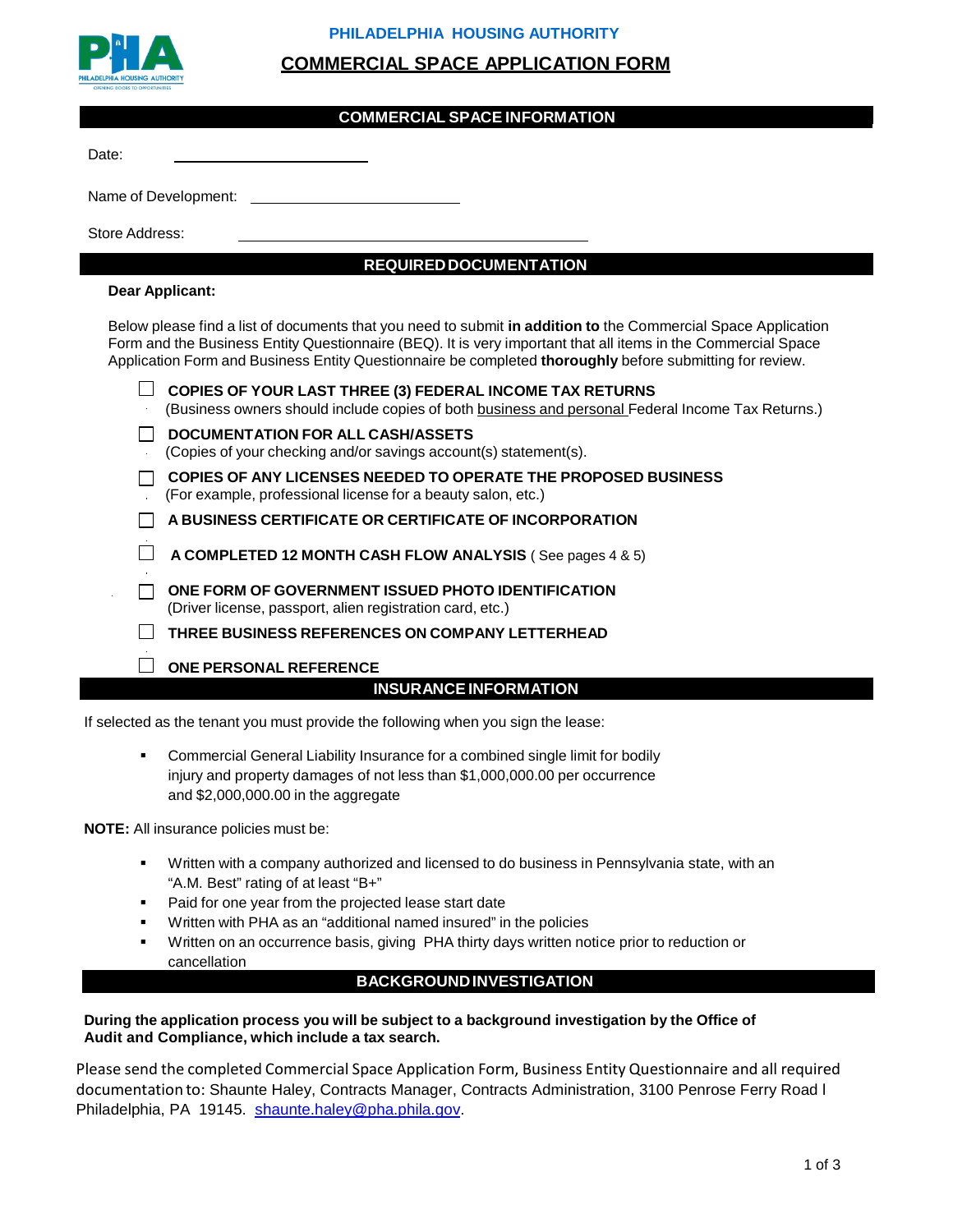|    | LEASE TYPE: ___ NEW LEASE ____ LEASE RENEWAL ___ TRANSFER/ASSIGNMENT OF LEASE                                                                                              |                                |                                                                                                                                                                                                                                |
|----|----------------------------------------------------------------------------------------------------------------------------------------------------------------------------|--------------------------------|--------------------------------------------------------------------------------------------------------------------------------------------------------------------------------------------------------------------------------|
|    |                                                                                                                                                                            | PERSONAL INFORMATION           |                                                                                                                                                                                                                                |
| 1. |                                                                                                                                                                            |                                |                                                                                                                                                                                                                                |
|    |                                                                                                                                                                            |                                |                                                                                                                                                                                                                                |
| 2. |                                                                                                                                                                            |                                |                                                                                                                                                                                                                                |
|    |                                                                                                                                                                            |                                |                                                                                                                                                                                                                                |
| 3. |                                                                                                                                                                            |                                |                                                                                                                                                                                                                                |
|    |                                                                                                                                                                            |                                |                                                                                                                                                                                                                                |
| 4. |                                                                                                                                                                            |                                |                                                                                                                                                                                                                                |
| 7. |                                                                                                                                                                            |                                |                                                                                                                                                                                                                                |
| 9. |                                                                                                                                                                            |                                |                                                                                                                                                                                                                                |
|    |                                                                                                                                                                            | <b>BUSINESS INFORMATION</b>    |                                                                                                                                                                                                                                |
|    |                                                                                                                                                                            |                                |                                                                                                                                                                                                                                |
|    | 11. Do you now or have you ever leased space with the Housing Authority?                                                                                                   |                                |                                                                                                                                                                                                                                |
|    | __No ____Yes(Ifyes, specify date and development name)<br>and the control of the control of the control of the control of the control of the control of the control of the |                                |                                                                                                                                                                                                                                |
|    | 12. Type of Company:                                                                                                                                                       |                                |                                                                                                                                                                                                                                |
|    | <b>Business Corporation</b><br>$\overline{\phantom{a}}$                                                                                                                    |                                |                                                                                                                                                                                                                                |
|    | Partnership<br>$\overline{\phantom{0}}$                                                                                                                                    |                                |                                                                                                                                                                                                                                |
|    | Sole Proprietorship<br><b>Contract Contract</b>                                                                                                                            |                                |                                                                                                                                                                                                                                |
|    | $\overline{\phantom{0}}$                                                                                                                                                   | Other(Specify) $_{-}$          |                                                                                                                                                                                                                                |
|    | 13. Names and titles of <b>ALL</b> partners/stockholders.                                                                                                                  |                                |                                                                                                                                                                                                                                |
|    |                                                                                                                                                                            |                                |                                                                                                                                                                                                                                |
|    |                                                                                                                                                                            | Title: ____________________    | % Ownership: \\sqrt{\math{\smath{\smath{\smath{\smath{\smath{\smath{\smath{\smath{\smath{\smath{\smath{\smath{\smath{\smath{\smath{\smath{\smath{\smath{\smath{\smath{\smath{\smath{\smath{\smath{\smath{\smath{\smath{\smath{ |
|    |                                                                                                                                                                            | Title: _______________________ | % Ownership:__________                                                                                                                                                                                                         |
|    | 14. Proposed business: Describe principal products/commodities sold or services offered.                                                                                   |                                |                                                                                                                                                                                                                                |

16. Is your company licensed/authorized to do business in Pennsylvania/Philadelphia? \_\_No \_\_ Yes